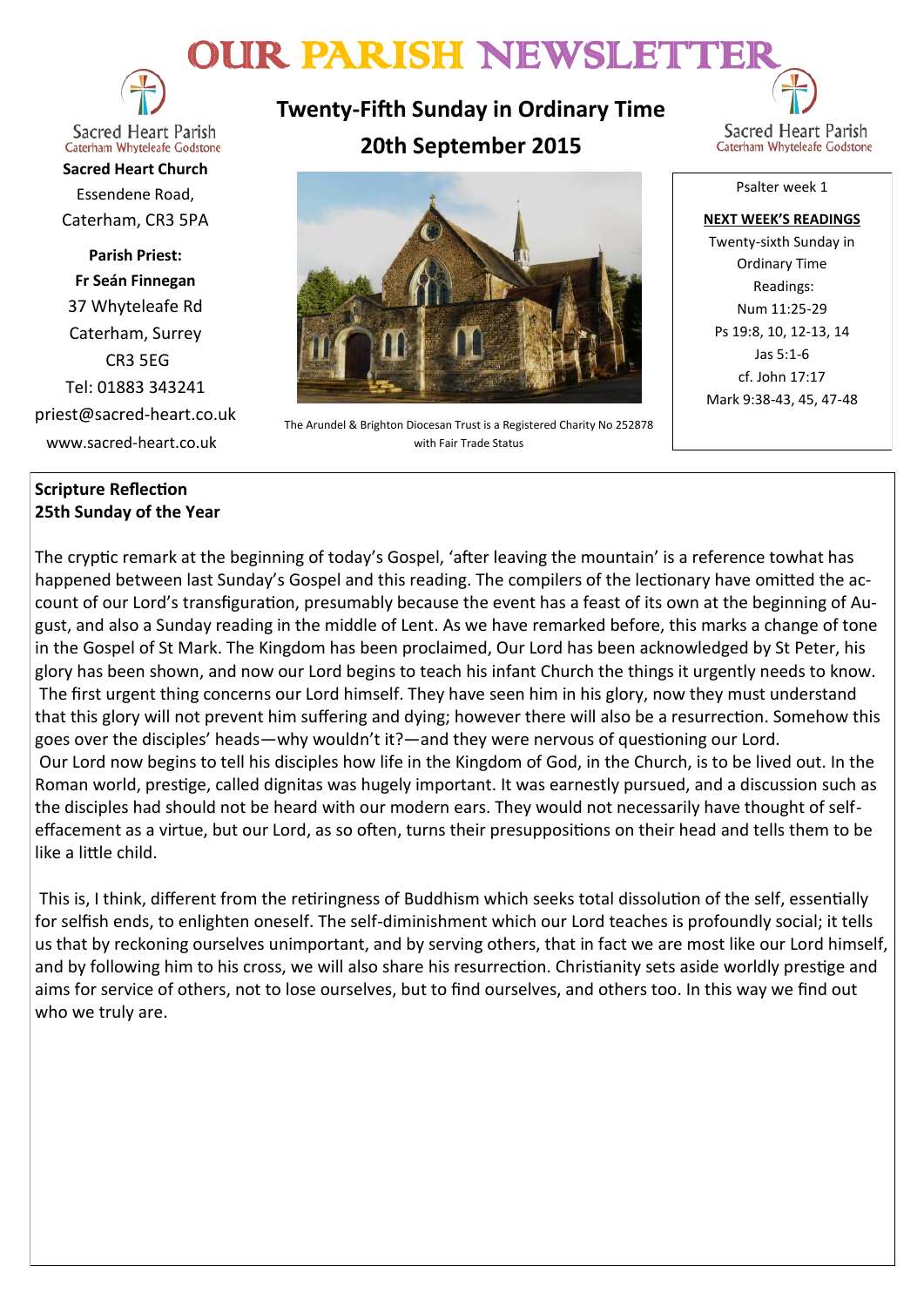## **Liturgy day with Catherine Christmas**

10th Oct 10.00 - 5.00 at St Ambrose, Warlingham.

The day is aimed at readers in the morning and musicians in the afternoon.

If you are interested in taking this opportunity which is so close to home contact Eliz Wood at

elizabeth.wood11@btinternet.com.

Catherine Christmas is the Liturgy Advisor for the Diocese of Arundel & Brighton.

Extraordinary Ministers of Holy Communion: a date for your diaries. There will be an afternoon of reflection at Woldingham School on Saturday 14th November, beginning at 2.30 and ending with Mass, hopefully to end at 6.30pm or so. Communion ministers from throughout the deanery are warmly encouraged to attend.

It has come to our attention that Parishioners are no longer getting lifts to Mass who once were. We have tentatively approached East Surrey Dial-a-Ride to see whether they can organise a minibus specifically to bring Parishioners to Mass. People using the service would need to pay a yearly subscription to Dial a Ride (about £7), and then pay, approx. £2.20 a mile, though round-trip. The details are still unconfirmed but we would like to know how many of you would use this service. Please could you contact the office if you would be interested in this. Many thanks.

On Sunday 11th October, Bishop Richard will be coming to our parish to celebrate the 5.15 Mass, remembering Fr John Gwynne, on the centenary of his death in the First World War. The scouts and some children from St Francis' school will also be present. Fr Gwynne was chaplain to the Irish Guards, and was based here in Caterham for a while; there is a memorial to him in our church. You can read more about him on our website, at [http://www.sacred](http://www.sacred-heart.co.uk/public-information/history/fr-john-gwynn/)heart.co.uk/public-[information/history/fr](http://www.sacred-heart.co.uk/public-information/history/fr-john-gwynn/)-john-gwynn/

Thank you to those who offered to help with moving the old altar and font up from St Thomas': in the end it has all been already sorted, and the items are now here at the Sacred Heart. Now we need to think what to do with them.

Called by Name - Exploring the call of Christ: Young Adults Retreat (18-35s) @Worth Abbey 23-25 October. For more info, contact A&B Vocations via: [ad](mailto:admin@ewellspringbrighton.org.uk)[min@ewellspringbrighton.org.uk](mailto:admin@ewellspringbrighton.org.uk) or call 07595761483

# **School forms**

Fr Seán will be signing school forms after Sunday Masses. Please bring the appropriate documentation with you.

# **Youth Club update and Christmas Eve Mass**



Sacred Heart Youth Club is for

children in school years 3 to 6 inclusive and usually meets on the first Friday of the month, term-time, at Centenary Hall, cost £1. However, the sessions planned for the rest of 2015 are all outings, two of which had to be arranged before the summer break and are already fully subscribed (Science Museum sleepover on Saturday 10th October and Panto at Redhill on Friday 11th December). The November session will be a visit to the Splash Disco at Tandridge Leisure Pool, for children aged 8-11, further details to follow. We are very much looking forward to the opening, hopefully next Spring, of the new St Thomas' Hall in the old squash club, which will enable us to hold Youth Club meetings in our own dedicated space. In the meantime, if your child is now in year 3, 4, 5 or 6 and would like to be involved in the Youth Club, please join our emailing list by contacting Mel Flaherty at [youthclubsacredheart@gmail.com.](mailto:youthclubsacredheart@gmail.com)

**This year's 6pm Christmas Eve Mass nativity story will be re -enacted by Youth Club members**, so please do register asap.

# **Parish shop**

**St Elizabeth's Convent** - if you were unable to come on Saturday there are items from St Elizabeth's Convent on sale in the shop.

Catholic Singles is an organisation which helps single adult Catholics of all ages meet, either one to one or through social events. Please tel. 0161 941 3498, visit the website **[www.catholicsingles.org.uk](http://www.catholicsingles.org.uk/)** or email **[info@catholicsingles.org.uk](mailto:info@catholicsingles.org.uk)**

ARISE @ Worth Abbey 16–18 Oct. A weekend for teens in school years 10-13. The weekend will include: inspiring talks; lively discussions; an insight into the Monk's life as we join them for prayer; praise and worship; silly games;creative activities; lots of yummy food; chill out time; opportunities to enjoy the beautiful surroundings! For more information and/or to book, contact [TOC@worthabbey.net](mailto:TOC@worthabbey.net)

Marriage Anniversaries Mass 2015: This year's Mass will be celebrated by Bishop Richard Moth on Saturday, 17th October, 12 noon, at Arundel Cathedral. All couples celebrating a landmark or significant anniversary are invited to apply for places. Please contact Katherine Bergin email: [kathe](mailto:katherine.bergin@dabnet.org)[rine.bergin@dabnet.org](mailto:katherine.bergin@dabnet.org) or 01293 651152.

Annual Altar Servers Mass: This will take place at Arundel Cathedral on Saturday 26 September at 12 noon with Bishop Richard Moth presiding. All welcome.

# **Offertory Collection** Sincere thanks for your generosity last weekend: Offertory: £902.60 (Gift Aid £314.09) Second collection: £225.90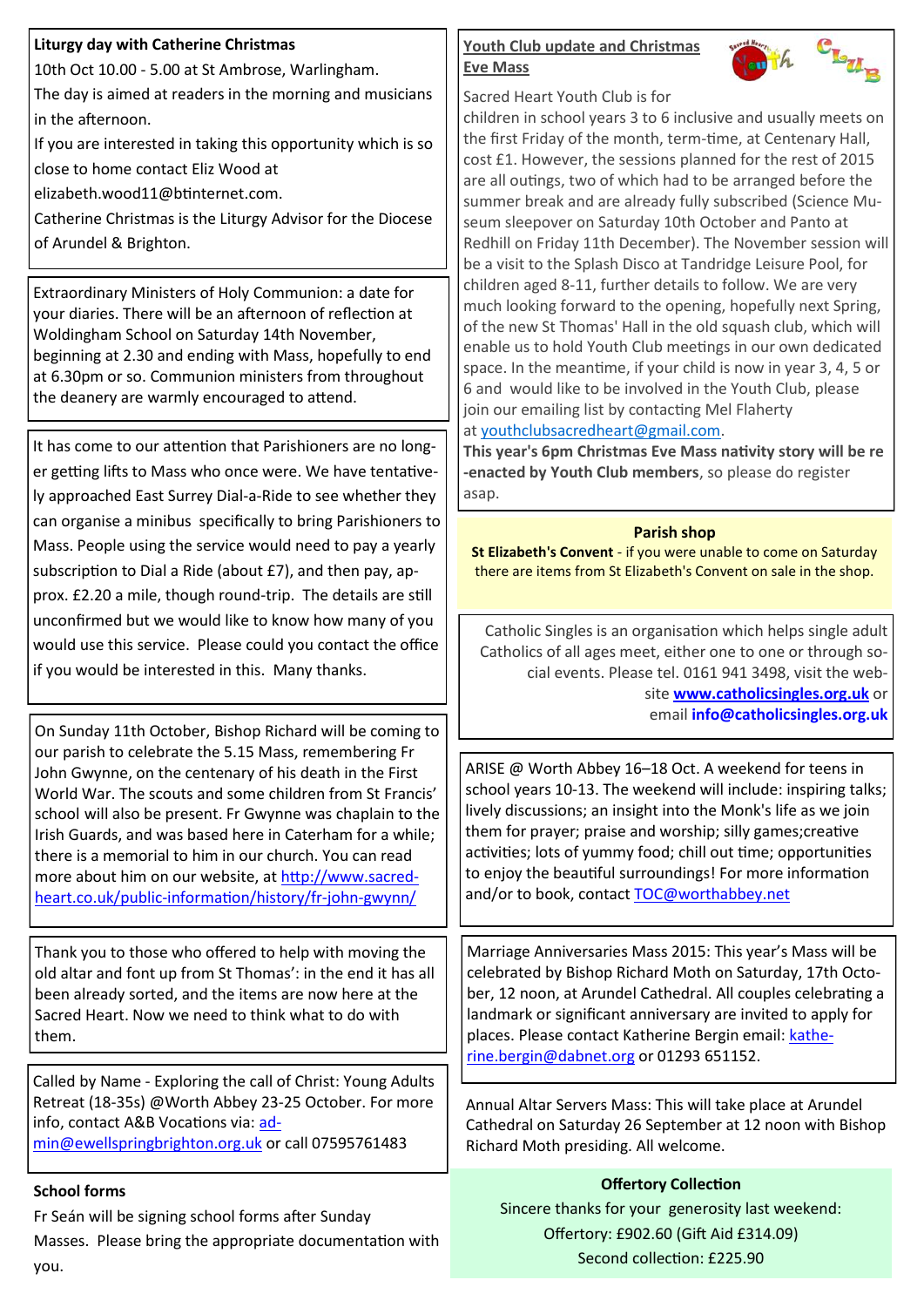#### **WHAT'S ON IN THE PARISH THIS WEEK**

| Sun 20th: | CHILDREN'S liturgy at 9am &                |  |
|-----------|--------------------------------------------|--|
|           | 10:45am Masses                             |  |
|           | Teas & Coffee after 9am & 10:45am Mass     |  |
| Mon:      | Teas & Coffees after Mass (Old Hall)       |  |
| Tues:     | 9:15am to 11:15am Toddler Group.           |  |
| Fri:      | 7:30pm to 11pm Parish club open            |  |
| Sun 27th: | CHILDREN'S liturgy at 9am & 10:45am Masses |  |
|           | Teas & Coffee after 9am & 10:45am Mass     |  |
|           | Deadline for APF box return                |  |

## **APF Red Boxes**



Would all promoters please collect the contents of the red boxes from their members

and either leave it in the presbytery clearly marked with your name and a phone number or hand it to me by 27 September. Would any one in the parish who has a red box but does not have a promoter to collect their money please contact me. Moyra Brohier 342928, Local Secretary, APF Red Boxes.

## **Save the date!**

The Parish Christmas Panto has been booked for Sunday 29th November 2015 at 2pm. Tickets will go on sale a few weeks before. Keep a look out in the newsletter for further



**BIKE & BUGGY SALE Saturday 17th October 2015** 

9am-11am Centenary Hall, Essendene Road, **Caterham on the Hill, CR3 5PB** 



**DONATIONS WANTED:** Bikes for all ages (in good working order please) · Scooters · Buggies · Prams . Ride-ons . No car seats

**Donations to be Dropped off:** 8-10pm Friday 16th October or 8-8.45am Saturday 17th October Park your unwanted bikes, scooters & buggies with us and help support the **Syrian Refugees** 

100% of sales going to the Refugees



**[f]** Bike & Buggy Sale - Caterham | E: bikeandbuggysale@gmail.com Any questions call 07725 313955 or 07920 188603



**Your Prayers are requested for the following persons who are ill or housebound:**

Pat Knight; Kathleen & John Saunders; Helen Keogh; Daisy Hill; Christopher Browne; Kit Monk; Krista Thompson; Jane Hill; Rosemary Whale; Pam Weaver; Jimmy Mullen; Bernie Horrocks; Margaret Robertson; Heather Tordimah; Jenny Rowen; Elizabeth Daley; Eileen, Mel & Rose Lattimore; Bryan Smith; Rose Knight; Oliver Farrell; Seeta Pillay; Christopher Miles; Pat McCoy; John Dunlop, Elise O'Connor, Malcolm Bowen, John Gilford, Chris Norman, Bridget Crook, Baby Tabitha Harrison, Christine Vernon, Peggy Sisman, Maureen Kelly, Sheila French & Val Williams.

#### **Second Collections**

Today we will have a special collection for the Syrian Refugees - this collection is eligible for Parish Gift Aid. Please use your blue envelopes.

Next week there will be a second collection for The catholic Agency for Support of Evangelisation. This is **not** eligible for Parish Gift Aid

#### **Baptisms**



Dylan Kirk and Enzo Reid will be Baptised next week. Please keep them in your prayers.



information.<br>  $\frac{1}{3}e^{\frac{x^2}{2}(\frac{x}{3})^2}$  You say the Creed every Sunday. Have you ever considered it? Do you know what it means?

Incarnation? Consubstantiation?

Join us for an elucidation of this and more – and of the readings for next Sunday

> All welcome! 8.00p.m. Wednesday 23rd September, in the Old Sacristy (next to the Old Hall)

# **FIRST HOLY COMMUNION 2015 /2016**

Dear Parents / Carers,



Please note that all Catholic children who will be in Year 3 or above in September 2015 will be eligible to make their First Holy Communion in 2016.

Registration forms will be available after Mass **next** week.

Your children will need to be baptised and your family must be registered with the Parish.

*Have you registered with the Parish yet?* Forms can be downloaded from the website [www.sacred](http://www.sacred-heart.co.uk)-heart.co.uk , (under Our Parish). There are also some hard copies at the back of the church.

If you have any questions, please contact Anne Marie Young via email on [fhc.sacredheart@gmail.com](mailto:fhc.sacredheart@gmail.com) .